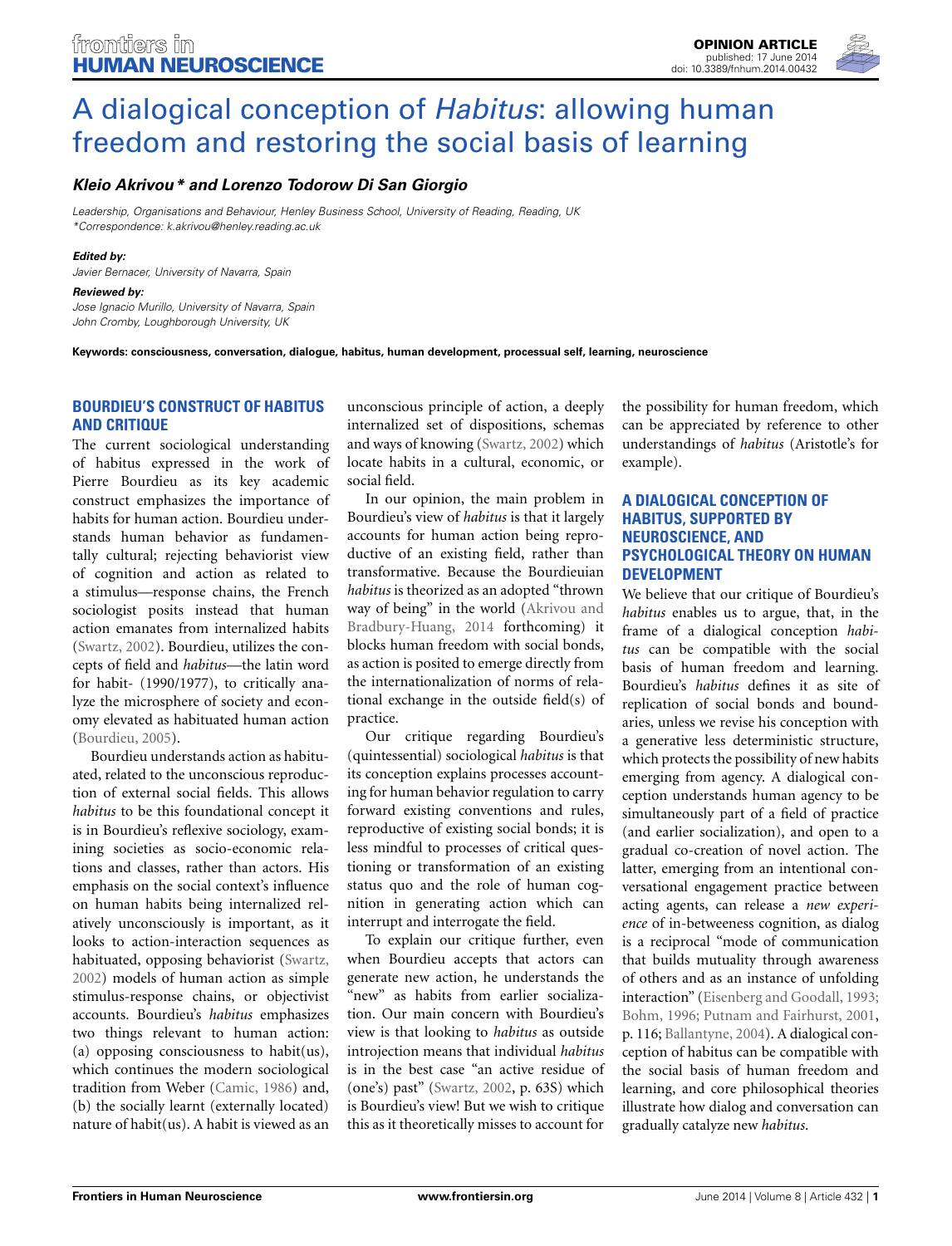Buber's and Gadamer's **ethics of dialog** are relevant to our argument. Buber understands human freedom to emerge from locating oneself ethically in genuine relationships of a reciprocal "world of relation" [\(Buber, 1970,](#page-2-8) p. 56), with another fellow human. For Buber, the difference between "I-Thou" and "I-It" is not in the nature of the object to which we relate, but in the binding relationship itself [\(Levinas](#page-2-9), [1989](#page-2-9); [Buber](#page-2-10), [2002](#page-2-10)). Responding ethically to "Thou" replaces a passive response habit, an unreflective reproduction of external sets of relations and previously learnt dispositions. To keep dialogical ways of responding, one must engage in shared reflection to how to mindfully develop a "quality of genuine relationship in which partners are mutually unique as whole. . . this deep bonding is contained neither in one, nor the other, nor in the sum of both- but becomes really present between them" [\(Kramer](#page-2-11), [2003](#page-2-11), p. 15).

Gadamer also sees dialog as the *process* fostering a gradual mutual development of a shared gradually binding quality of relatedness. Gadamer notes that "to conduct a conversation means to allow oneself to *...* be caught up in something larger, which is neither subjective, nor objective, neither totally relative or fixed, *...* but *...* a structural unity *...* being conducted by the subject matter to which the partners in the dialog are oriented" [\(Gadamer, 1965,](#page-2-12) p. 367). Conversation partners gradually become less preoccupied with safe habits and engage in reaching a shared truth [\(White, 1994](#page-3-0)) with regard to how to proceed in a shared quest for *die Sache -or subject [matter](#page-2-13) [of](#page-2-13) [inquiry](#page-2-13)* (Gadamer and Lawrence, [1982](#page-2-13); [Kelly](#page-2-14), [1988](#page-2-14); [Gadamer,](#page-2-15) [1989](#page-2-15), p. 383). The relationship becoming gradually a binding *"play of persons,"* the bond being conversation itself [\(White,](#page-3-0) [1994](#page-3-0)).

We argue that, a dialogical conception of habitus releases human freedom. Based on the previous analysis, engagement in dialogic habitus gradually forms a semi-autonom[ous zone \(](#page-2-3)Akrivou and Bradbury-Huang, [2014\)](#page-2-3) of action, which can generate new ways of knowing, while it also converses with habitus of the outside field of practice. In this argument, the idea of human freedom is meaningless outside the conversational practice; instead the necessity challenges of dialogic habitus requires to transcend the conventional assumption of independently autonomous rational agency to engage in the conversational "structural unity" [\(Gadamer](#page-2-12)[,](#page-2-3) [1965](#page-2-12)[;](#page-2-3) Akrivou and Bradbury-Huang, [2014](#page-2-3)) with a specific other fellow human. Developing the argument here the necessity challenges of dialogic ethics as a way to help address the critique of Bourdieu's *habitus*.

This argument can be supported by advances in neuroscience and psychological theory. It may seem new to many Westerners the idea of dyadic conversational structures (an I-thou structural unity) being the locus of consciousness as the sole or primary arbiters of social action; rather than each individual solitary independent autonomous rational pr[ocessing \(](#page-2-3)Akrivou and Bradbury-Huang, [2014\)](#page-2-3). This supports revising the conception of human brain and cognitive processing, opposing a human brain operating via top-down predictions about sensory inputs and fully predicts the sensory inform[ation being received \(](#page-2-16)Benacer and Murillo, [2012\)](#page-2-16). Conversation is dynamically releasing new shared cognition pathways as one gradually learns to listen, feel, respond and engage in thoughtful responsiveness to a specific other actor.

The implication of such view of the locus of social action means that each human being bears the possibility of freedom (and the responsibility) to reflect what one brings forth in the world of relations and how. Once a dialogical conception is present in a given social field of action between inter-dependent agents *habitus* can be compatible with the social basis of human freedom and learning. A dialogical habitus opposes many Western philosophical theories emphasis on detached, autonomous scientific rationality. It instead supports neuroscience research that we are endowed with a brain adapted [\(Gazzanig](#page-2-17)[a et al.,](#page-2-19) [2002](#page-2-17)) to parcel out reality as separable units of an ever-changing flow of experience. We learn that solving self occurs mainly in the prefrontal cortex, with the emotional self-arising from the amygdala [\(Lewis and Todd, 2007\)](#page-2-18). Any momentarily active aspects of the self-engage a fraction of the brain's networks (Gusnard

et al., [2001](#page-2-19); [Legrand and Ruby](#page-2-20), [2009\)](#page-2-20). Contrary to our deeply and psychosomatically held belief in ourselves as "distinct individuals," many personal aspects happen automatically such as our heart beating. "In effect" summarizes Hanson, "subjectivity arises from the inherent distinction between this body and that world [\(2009,](#page-2-21) p. 210)." Indeed, [Koch and Tsuchiya](#page-2-22) [\(2006\)](#page-2-22) have found that diminishing habitual self-consciousness yields more positive results for the performer. Western neuroscience is pointing to the tantalizing fact that subjectivity is a way to structure experience but is not necessarily linked to individual persona [\(Hanson](#page-2-21), [2009](#page-2-21), p. 212).

Neuroscience is also supported by insights from human learning [\(Kolb](#page-2-23), [1984](#page-2-23)[;](#page-2-25) [Maturana and Varela](#page-2-24)[,](#page-2-25) [1987](#page-2-24)[;](#page-2-25) Varela et al., [1991](#page-2-25)) and human development theory [\(Dewey, 1929;](#page-2-26) [Werner](#page-3-1)[,](#page-2-27) [1948;](#page-3-1) Harvey et a[l.,](#page-2-29) [1961](#page-2-27)[;](#page-2-29) [Rogers](#page-2-28)[,](#page-2-29) [1961](#page-2-28)[;](#page-2-29) Schroder et al., [1967;](#page-2-29) [Loevinger](#page-2-30)[,](#page-2-31) [1976](#page-2-30)[;](#page-2-31) Kohlberg and Ryncarz, [1990\)](#page-2-31) on superior human cognitive moral maturity capacity. This is seen grounded in human freedom to choose both to be moral and **how** to engage in qualitative ways; "how" refers to a certain quality of cognitive processing which transcends subjectivity and engages in fluid, mutual inter-subjective ways of knowing [\(Rogers](#page-2-28), [1961](#page-2-28); [Kegan](#page-2-32), [1994\)](#page-2-32). This quality of experiencing cognition is possible once a person freely "gives up" the safety of one's autonomous self-authorship on the basis of solitary reason—an ideal of conventional moral maturity based on the [\(Piaget](#page-2-33), [1962](#page-2-33)) theory of development toward formal operations relying on abstract knowing [\(Flavell, 1963](#page-2-34); [Loevinger](#page-2-30), [1976\)](#page-2-30).

Rather than a mechanical (monological), crystallized cognitive map already stored in the brain in the form of abstract schemas, enabling a purely adaptive cognitive processing on the basis of habituated knowing how to respond to a set of outside stimuli, being in conversation intervenes to change the very way a previously taken for granted form of action can be experienced and dynamically practiced anew. Transcending its very reliance on formal operational thinking, the **processual self** emerges from within a dialogical habitus experiencing, an organic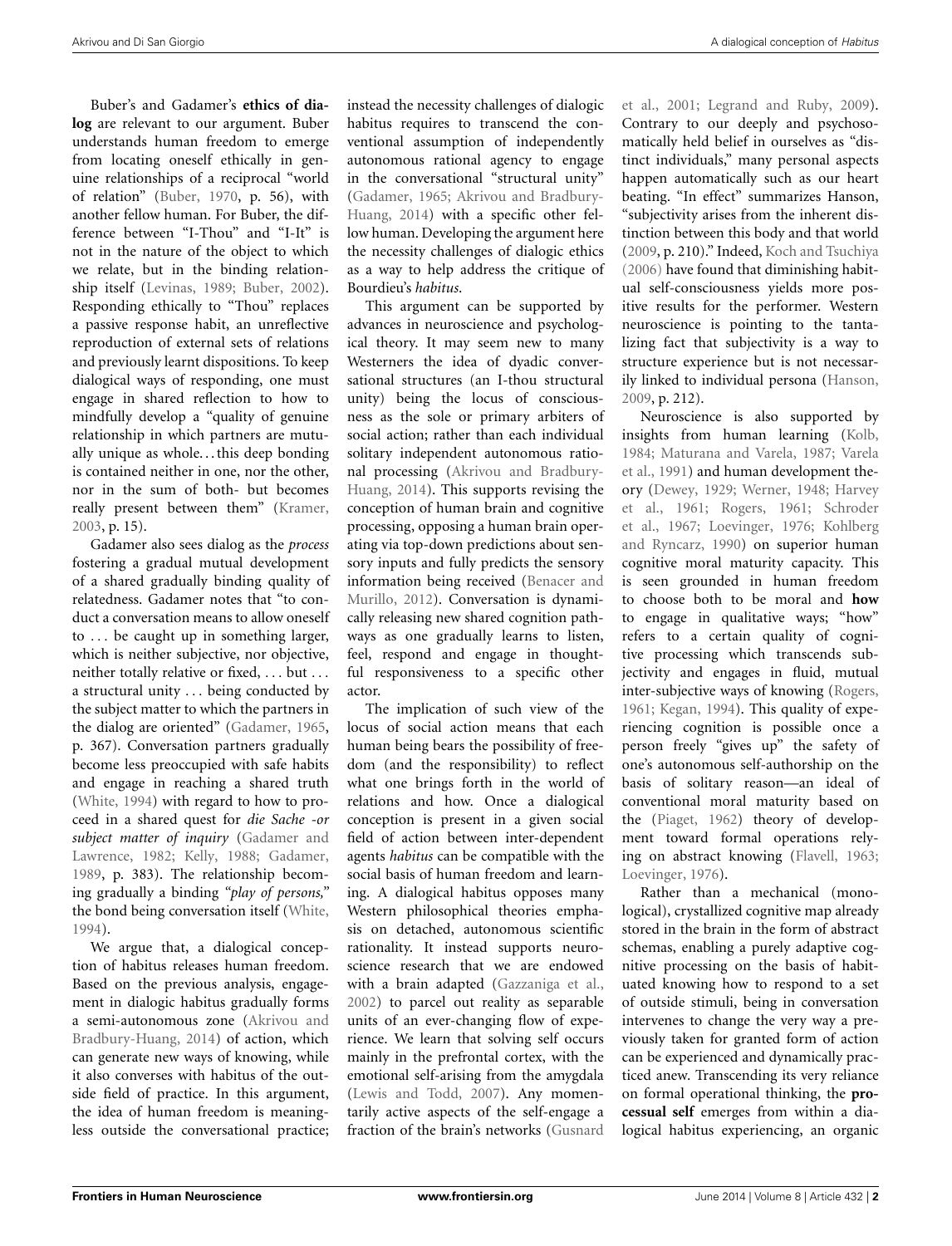way of being complete (integrated) *in situ* from within the process of narrative relational responsiveness [\(Akrivou, 2008](#page-2-35)), whereby one engages in the experience of relating genuinely with another human being as ground rather than a figure [\(James](#page-2-36), [1979](#page-2-36); [Kohlberg and Ryncarz](#page-2-31), [1990;](#page-2-31) [Gendlin](#page-2-37), [1997\)](#page-2-37). This gradually develops a diverse set of the brain's cognitive pathways, as Bradbury- illustrates [\(in press](#page-2-38)) we learn "over time, to skillfully be with experience."

The emergence of previously unthought degrees of freedom generates novel action and social learning from within conversational fields itself rather than previously known habituated response [schemas](#page-2-3) [\(](#page-2-3)Akrivou and Bradbury-Huang, [2014\)](#page-2-3). This idea can be illustrated by the language of coemergence in enactivist theories of human learning [\(Maturana and Varela](#page-2-24), [1987;](#page-2-24) [Varela et al.](#page-2-25), [1991](#page-2-25)). A dialogic process of narrative consciousness replaces cultural tools, rules, conventions and language as mechanisms for action regulation. It is instead a dynamic view of human cognition, a socially responsive brain which intentionally self regulates itself to context and other human beings own responses [\(Lewis and Todd, 2007\)](#page-2-18). This conception of *habitus* generates meaningful novel action, binding one's own conscious attention and other actors' causal intervention responses in the process of shar[ed conversational learning \(](#page-2-39)Baker et al., [2002\)](#page-2-39).

In conclusion, in the frame of a dialogical conception supported by psychological and neuroscientific findings, *habitus* can be compatible with the social basis of human freedom and learning. A dialogical conception of *habitus* may allow for habitus counter-intuitive t[o Bourdieu \(](#page-2-3)Akrivou and Bradbury-Huang, [2014\)](#page-2-3) which can be compatible with the social basis of human freedom and learning. It is closer to Aristotle's idea that rational agents (ought to) remain conscious of which habits to embrace and an active role of human agents being a consequence of engaging with virtuous habits. Perhaps, our argument helps bring Bourdieu's habitus closer to Aristotle's inquiry on the significance on human intentional action for a social world capable for virtue.

#### **REFERENCES**

- <span id="page-2-35"></span>Akrivou, K. (2008). *Differentiation and Integration in Adult Development: the Influence of Self Complexity and Integrative Learning on Self Integration.* Doctoral dissertation, Case Western Reserve University.
- <span id="page-2-3"></span>Akrivou, K., and Bradbury-Huang, H. (2014). Educating integrated catalysts: transforming business schools toward ethics and sustainability. *Acad. Manage. Learn. Edu*. 21, 2014. doi: 10.5465/amle. 2012.0343
- <span id="page-2-39"></span>Baker, A. C., Jensen, P. J., and Kolb, D. A. (2002). *Conversational Learning: An Experiential Approach to Knowledge Creation.* Westport, CT: Quorum Books.
- <span id="page-2-7"></span>Ballantyne, D. (2004). Dialogue and its role in the development of relationship specific knowledge. *J. Bus. Ind. Mark.* 19, 114–123. doi: 10.5465/amle.2012.0343
- <span id="page-2-16"></span>Benacer, J., and Murillo, J. I. (2012). An incomplete theory of the mind. *Front. Psychol. Gen.* 3:418. doi: 10.3389/fpsyg.2012.00418
- <span id="page-2-5"></span>Bohm, D. (1996). *On Dialogue*. London: Roudedge.
- <span id="page-2-1"></span>Bourdieu, P. (2005). *The Social Structures of the Economy.* Cambridge: Polity Press.
- <span id="page-2-38"></span>Bradbury, H. (in press). Collaborative selflessness: toward an experiential understanding of the emergent "responsive self" in a caregiving context. *J. Appl. Behav. Sci.* doi: 10.1177/002188631 3502729
- <span id="page-2-8"></span>Buber, M. (1970). *I and Thou.* W. Kaufmann, Trans. New York, NY: Scribner.
- <span id="page-2-10"></span>Buber, M. (2002). *Between Man and Man.* New York, NY: Routledge.
- <span id="page-2-2"></span>Camic, C. (1986). The matter of habit. *Am. J. Sociol.* 91, 1039–1087.
- <span id="page-2-26"></span>Dewey, J. (1929). *Human Nature and Conduct*. New York, NY: Modern Library.
- <span id="page-2-4"></span>Eisenberg, E., and Goodall, H. Jr. (1993). *Organizational Communication: Balancing Creativity and Constraint*. New York, NY: St. Martin's Press.
- <span id="page-2-34"></span>Flavell, J. (1963). *The Developmental Psychology of Jean Piaget.* New York, NY: Van Nostrand Reinhold Co.
- <span id="page-2-12"></span>Gadamer, H.-G. (1965). *Truth and Method.* New York, NY: Crossroad.
- <span id="page-2-15"></span>Gadamer, H. G. (1989). *Truth and Method*. Transl. Joel Weinsheimer and Donald G. Marshall. New York, NY: Continuum.
- <span id="page-2-13"></span>Gadamer, H. G., and Lawrence, F. G. (1982). *Reason in the Age of Science*: Cambridge University Press.
- <span id="page-2-17"></span>Gazzaniga, M., Ivry, R., and Mangun, G. (2002). *Cognitive Neuroscience: The Biology of the Mind, 2nd Edn.* New York, NY; London: W. W. Norton & Co.
- <span id="page-2-37"></span>Gendlin, E. T. (1997). *Experiencing and the Creation of Meaning: A Philosophical and Psychological Approach to the Subjective*. Evanston, Il: Northwestern University Press.
- <span id="page-2-19"></span>Gusnard, D. A., Abuja, E., Shulman, G. I., and Raichle, M. E. (2001). Medial prefrontal cortex and self referential mental activity: relation to a default mode of brain function. *Proc. Natl. Acad. Sci. U.S.A.* 98, 4259–4264. doi: 10.1073/pnas. 071043098
- <span id="page-2-21"></span>Hanson, R. (2009). *Buddha's Brain: The Practical Neuroscience of Happiness, Love and Wisdom*. Oakland, CA: New Harbinger Publications.
- <span id="page-2-27"></span>Harvey, O. J., Hunt, D., and Schroeder, H. (1961). *Conceptual Systems and Personality Organization*. New York, NY: John Wiley.
- <span id="page-2-36"></span>James, W. (1979). *The Will to Believe and Other Essays in Popular Philosophy.* Vol. 6, Cambridge, MA: Harvard University Press.
- <span id="page-2-32"></span>Kegan, R. (1994). *In Over our Heads: The Mental Demands of Modern Life*. Cambridge, MA; London: Harvard University Press.
- <span id="page-2-14"></span>Kelly, M. (1988). Gadamer and philosophical ethics. *Man World* 21, 327–346.
- <span id="page-2-22"></span>Koch, C., and Tsuchiya, N. (2006). Attention and consciousness: two distinct brain processes. *Trends Cogn. Sci.* 11, 16–21. doi: 10.1016/j.tics.2006.10.012
- <span id="page-2-31"></span>Kohlberg, L., and Ryncarz, R. A. (1990). "Beyond justice reasoning: moral development and consideration of a seventh stage," in *Higher Stages of Human Development,* eds C. N. Alexander and E. L. Langer (London: Oxford University Press), 191–207.
- <span id="page-2-23"></span>Kolb, D. A. (1984). *Experiential Learning: Experience as the Source of Learning and Development.* Vol. 1. Englewood Cliffs, NJ: Prentice-Hall.
- <span id="page-2-11"></span>Kramer, K. (2003). *Martin Buber's I and Thou: Practicing Living Dialogue*. New York, NY: Paulist Press.
- <span id="page-2-20"></span>Legrand, D., and Ruby, P. (2009). What is self specific? Theoretical investigation and critical review of neuroimaging results*. Psycholog. Rev.* 116, 252–282. doi: 10.1037/ a0014172
- <span id="page-2-9"></span>Levinas, E. (1989). Martin Buber and the theory of knowledge. *Levinas Read.* 59–74.
- <span id="page-2-18"></span>Lewis, M. D., and Todd, R. M. (2007). The self regulating brain: cortical-subcortical feedback and the self development of intelligent action. *Cogn. Dev.* 22, 406–430. doi: 10.1016/j.cogdev.2007. 08.004
- <span id="page-2-30"></span>Loevinger, J. (1976). *Ego Development: Conceptions and Theories*. San Francisco, CA: Jossey Bass, Inc.
- <span id="page-2-24"></span>Maturana, H., and Varela, F. (1987). *The Tree of Knowledge*. Boston, MA: Shambhala.
- <span id="page-2-33"></span>Piaget, J. (1962). *The Moral Judgement of the Child*. New York, NY: Collier Books.
- <span id="page-2-6"></span>Putnam, L. L., and Fairhurst, G. T. (2001). "Discourse analysis in organizations," in *The New Handbook of Organizational Communication*, eds F. Jablin and L. Putnam (London: Sage Publications), 78–136.
- <span id="page-2-28"></span>Rogers, C. R. (1961). *On Becoming a Person*. Boston, MA: Houghton Mifflin.
- <span id="page-2-29"></span>Schroder, H. M., Driver, M. J., and Streufert, S. (1967). *Human Information Processing*. New York, NY: Holt, Rinehart and Winston.
- <span id="page-2-0"></span>Swartz, D. L. (2002). The sociology of habit: the perspective of Pierre Bourdieu. *Occup. Ther. J. Res.* 22, 61S–69S.
- <span id="page-2-25"></span>Varela, F. J., Thompson, E., and Rosch, E. (1991). *The Embodied Mind: Cognitive Science and*